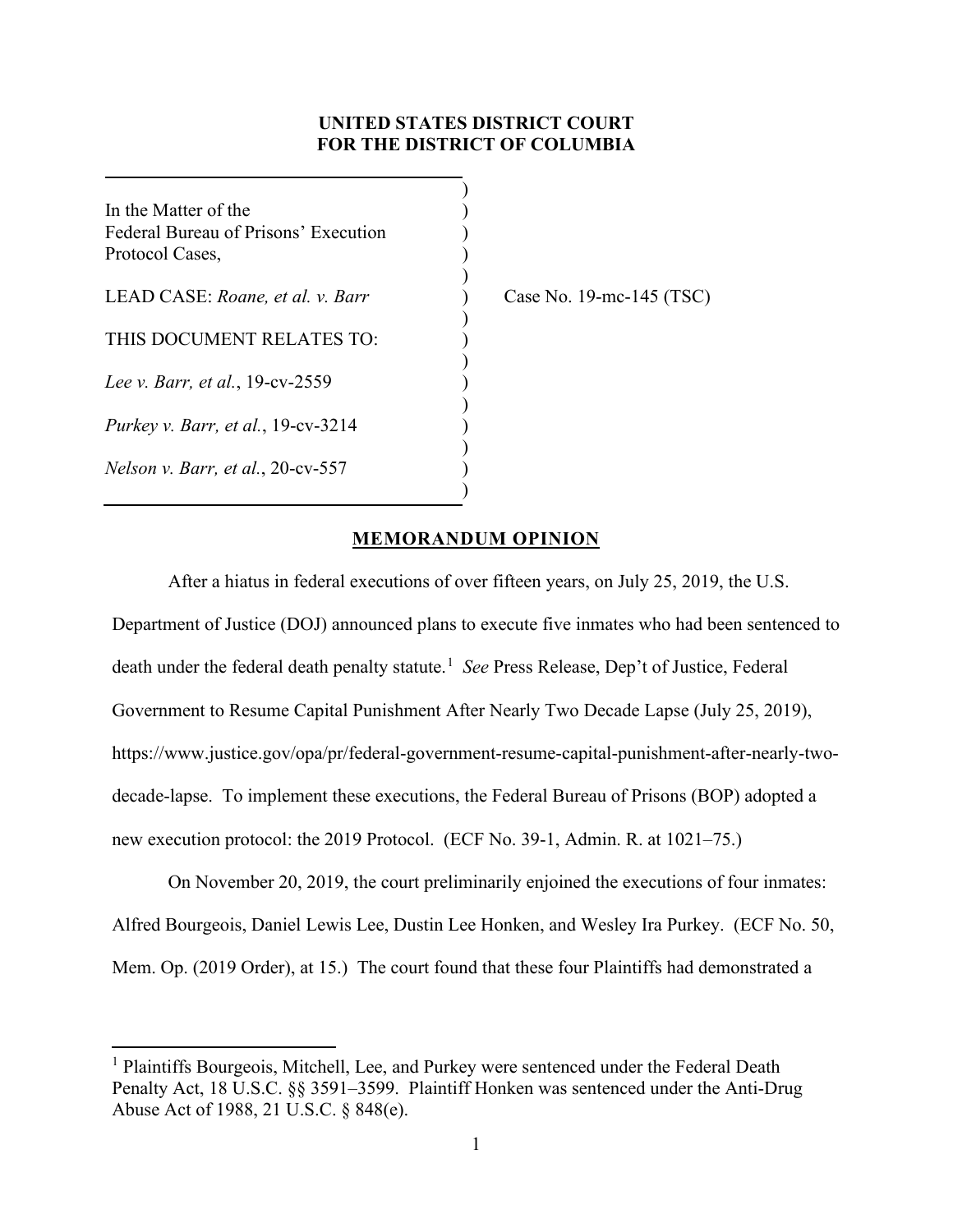likelihood of success on the merits of their claims that the 2019 Protocol violates the Federal Death Penalty Act (FDPA), but the court did not rule on their other statutory and constitutional claims. (*Id.* at 13–14.) In April of this year, a divided D.C. Circuit panel vacated the preliminary injunction. *In re Fed. Bureau of Prisons' Execution Protocol Cases*, 955 F.3d 106, 113 (D.C. Cir. 2020), *cert. denied sub nom. Bourgeois v. Barr*, No. 19-1348, 2020 WL 3492763 (June 29, 2020). That Court based its ruling solely on the Plaintiffs' claims under the FDPA and the APA, and noted that "regardless of our disposition, several claims would remain open on remand." *Execution Protocol Cases*, 955 F.3d at 113 (per curiam).

On June 15, 2020, the DOJ and BOP scheduled new execution dates for three of the four Plaintiffs whose executions had been preliminarily enjoined by the 2019 Order: Lee on July 13, 2020, Purkey on July 15, 2020, Honken on July 17, 2020, and Keith Dwayne Nelson on August 28, 2020. (ECF No. 99, Defs. Notice Regarding Execution Dates.)

On July 13, 2020, the court preliminarily enjoined the executions of Lee, Purkey, Honken, and Nelson. (ECF No. 135, Mem. Op. (2020 Order) at 22.) The court found that these four Plaintiffs had demonstrated a likelihood of success on the merits of their claims that the 2019 Protocol is cruel and unusual in violation of the Eighth Amendment, but once again did not rule on their other statutory and constitutional claims. (*Id.* at 18.) The D.C. Circuit declined to stay or vacate the court's injunction, *see In re Fed. Bureau of Prisons' Execution Protocol Cases*, No. 20-5199 (D.C. Cir. July 13, 2020), but the Supreme Court vacated the injunction early in the morning of July 14, 2020. *Barr v. Lee*, No. 20A8, 2020 WL 3964985 (July 14, 2020) (per curiam). Four justices dissented. *Id.* at \*2–3. Hours later, Defendants executed Daniel Lewis Lee.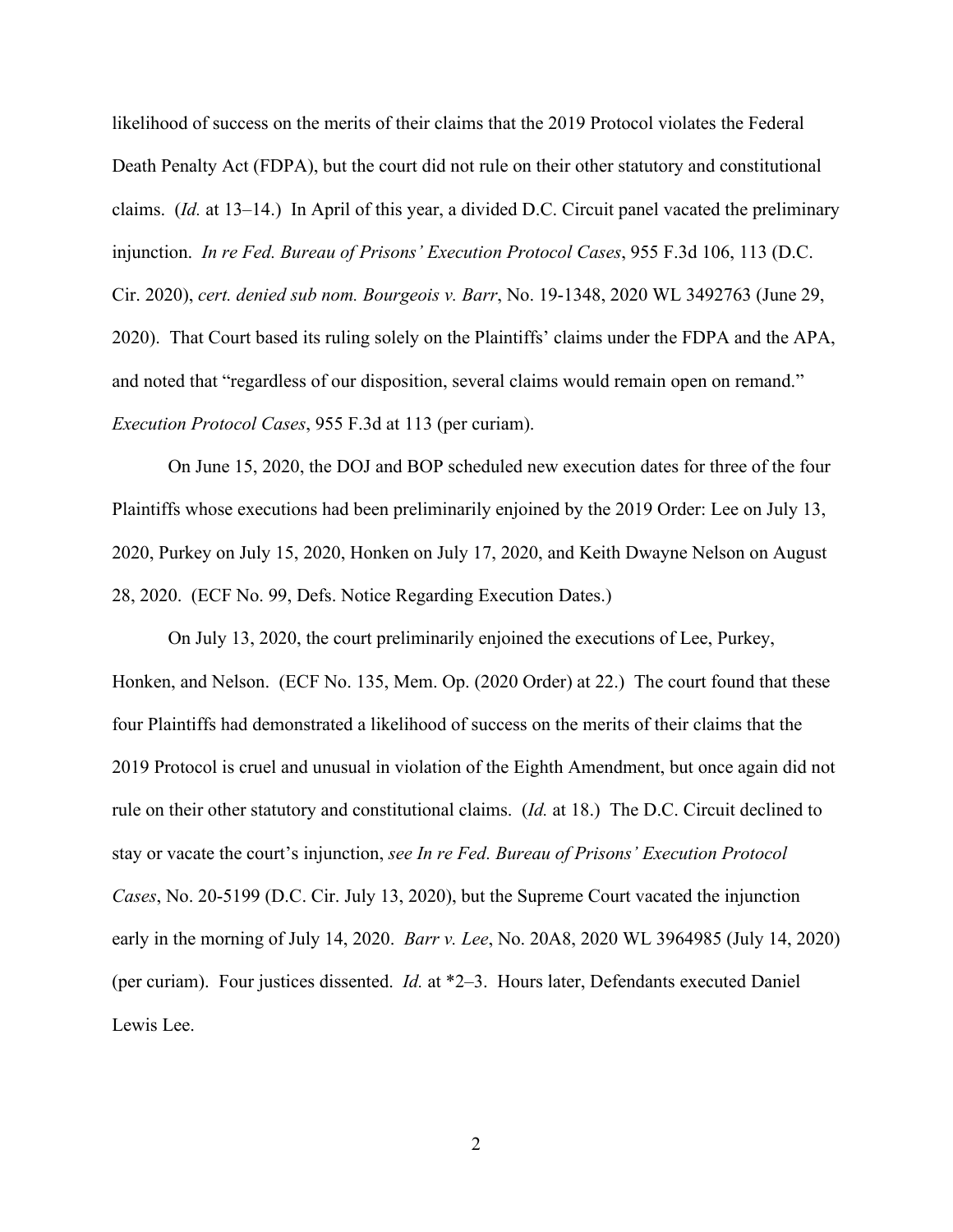Two more Plaintiffs are scheduled to be executed this week, and a third next month. Because these Plaintiffs are scheduled to be executed before their claims can be fully litigated, they have asked this court, pursuant to Federal Rule of Civil Procedure 65 and Local Rule 65.1, to preliminarily enjoin Defendants from executing them while they litigate their remaining claims. [2](#page-2-0) (ECF No. 102, Pls. Mot. for Prelim. Inj.; *see also* ECF No. 144, Emergency Notice Requesting Ruling on Pending Mot.)

### **I. BACKGROUND**

In 2005, three federal death row inmates sued, alleging that their executions were to be administered under an unlawful and unconstitutional execution protocol. *Roane v. Gonzales*, 1:05-cv-02337 (D.D.C.), ECF No. 1 ¶ 2. The court preliminarily enjoined their executions. *Roane*, ECF No. 5. Four other death row inmates intervened, and their executions were enjoined as well. *See Roane*, ECF Nos. 23, 27, 36, 38, 67, and 68. During this litigation, the government produced a 50-page document (2004 Main Protocol) outlining BOP execution procedures. *Roane*, ECF No. 179-3. The government then produced two three-page addenda to the 2004 Main Protocol. *See Roane*, ECF No. 177-3 (Addendum to Protocol, July 1, 2007) (the 2007 Addendum); ECF No. 177-1 (Addendum to Protocol, Aug. 1, 2008) (the 2008 Addendum). In 2011 the DOJ announced that the BOP did not have the drugs it needed to implement the 2008 Addendum. *See* Letter from Office of Attorney General to National Association of Attorneys General, (Mar. 4, 2011), https://files.deathpenaltyinfo.org/legacy/documents/2011.03.04.holder.

<span id="page-2-0"></span><sup>2</sup> On July 2, 2020, the Seventh Circuit temporarily stayed Purkey's execution. *Purkey v. United States*, No. 19-3318, 2020 WL 3603779 (7th Cir. July 2, 2020). As of this filing, that stay is still in place. Because the Seventh Circuit affirmed the district court's denial of Purkey's petition for writ of habeas corpus, and only temporarily stayed his execution "pending the completion of proceedings in the Seventh Circuit," however, this court finds it appropriate to preliminarily enjoin his execution as well as those of the other Plaintiffs. *Id.* at \*11.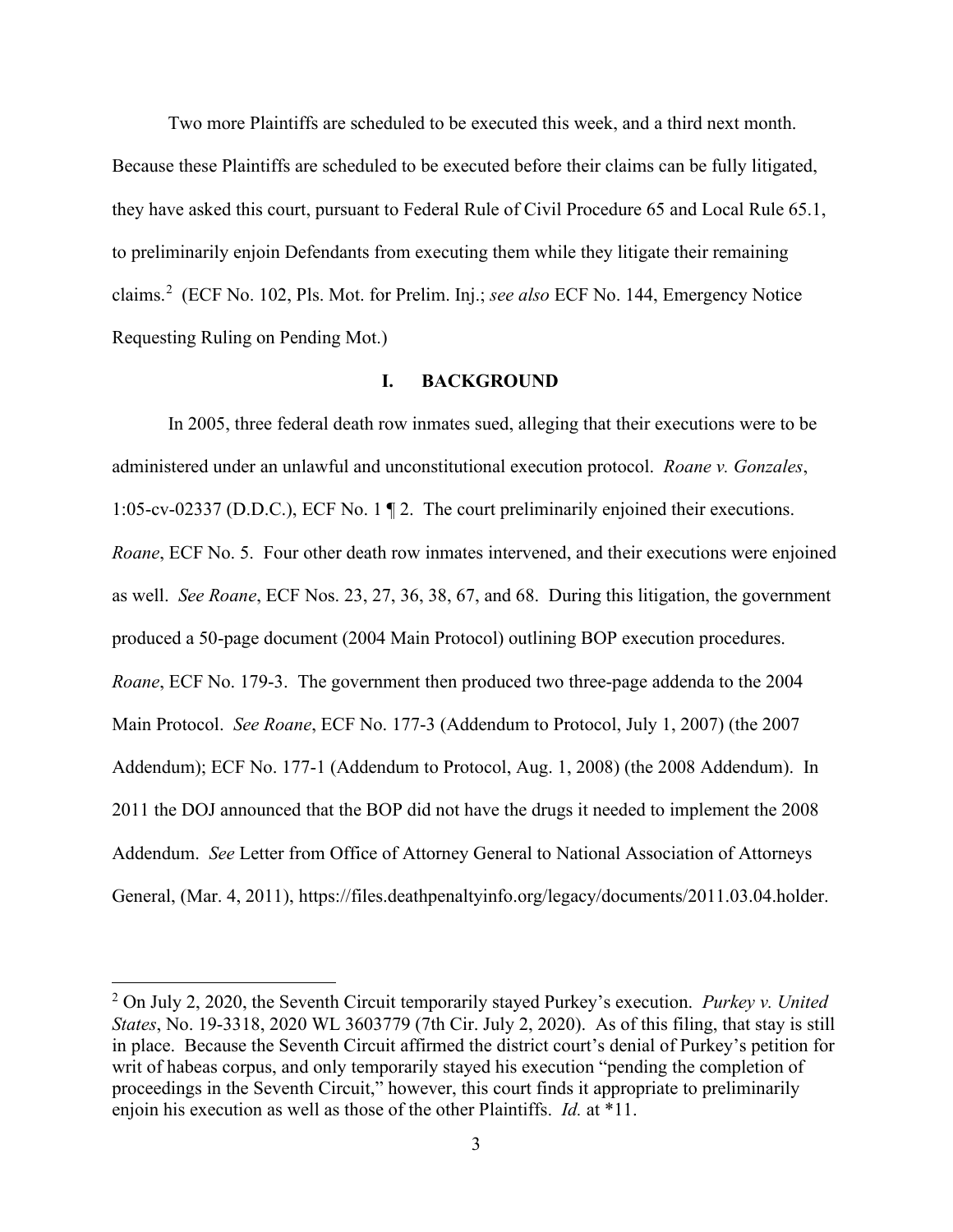letter.pdf. The government informed the court that the BOP "has decided to modify its lethal injection protocol but the protocol revisions have not yet been finalized." *Roane*, ECF No. 288 at 2. In response, the court stayed the *Roane* litigation.

No further action was taken in the cases for over seven years. On July 24, 2019, the DOJ announced a new addendum to the execution protocol, (Admin. R. at 874–78), replacing the three-drug protocol of the 2008 Addendum with a single drug: pentobarbital sodium. (*Id.* at 879–80.) The BOP also adopted a new protocol to replace the 2004 Main Protocol. (*Id.* at 1021–72.) The 2019 Protocol provides for three injections, the first two containing 2.5 grams of pentobarbital in 50 milliliters of diluent each, and the third containing 60 milliliters of a saline flush. (*Id.* at 880.) The 2019 Protocol makes no reference to the form or source of the drug, or measures of quality control, and its description of the intravenous administration of the drug simply provides that the Director or designee "shall determine the method of venous access" and that "[i]f peripheral venous access is utilized, two separate lines shall be inserted in separate locations and determined to be patent by qualified personnel." (*Id.*)

Following this announcement, the court held a status conference in *Roane* on August 15, 2019. (*See* Minute Entry, Aug. 15, 2019.) In addition to the *Roane* plaintiffs, the court heard from counsel for three other federal death row inmates, all of whom cited the need for additional discovery on the new protocol. (*See* ECF No. 12, Status Hr'g Tr.) The government indicated that it was unwilling to stay the executions, and the court bifurcated discovery and ordered Plaintiffs to complete 30(b)(6) depositions by February 28, 2020, and to file amended complaints by March 31, 2020. (*See* Minute Entry, Aug. 15, 2019.)

Four inmates with scheduled execution dates filed complaints or motions to intervene in the *Roane* action challenging the 2019 Protocol, and each subsequently moved to preliminarily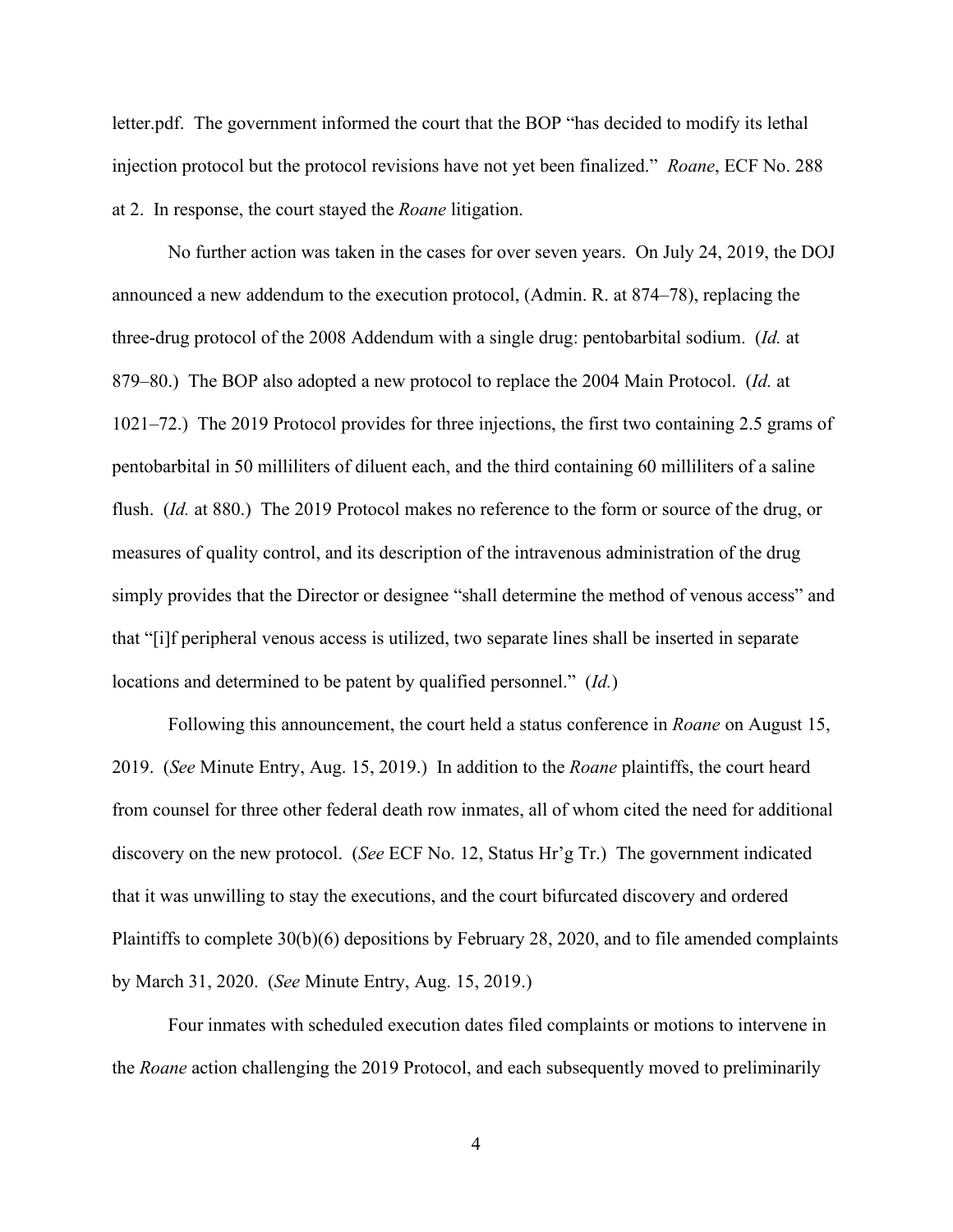enjoin their executions.<sup>[3](#page-4-0)</sup> On November 20, 2019, the court granted the four Plaintiffs' motions for preliminary injunction, finding that they had demonstrated a likelihood of success on their claims that the 2019 Protocol exceeds statutory authority. (2019 Order at 13, 15.) The court did not rule on Plaintiffs' other claims, including that the 2019 Protocol is arbitrary and capricious under the Administrative Procedure Act (APA), that it violates the Food, Drug, and Cosmetic Act (FDCA) and the Controlled Substances Act (CSA), that it violates Plaintiffs' right to counsel in violation of the First, Fifth, and Sixth Amendments, and that it is cruel and unusual in violation of the Eighth Amendment. (*Id.* at 13.) Following the court's order, three additional death row inmates filed complaints under separate case numbers, which in turn were consolidated with *Roane*. [4](#page-4-1) Defendants moved to stay the court's preliminary injunction, which the court denied. (*See* Minute Order, Nov. 22, 2019.) The D.C. Circuit likewise denied Defendants' motion to stay, *In re Fed. Bureau of Prisons' Execution Protocol Cases*, No. 19- 5322 (D.C. Cir. Dec. 2, 2019), as did the United States Supreme Court on December 6, 2019. *Barr v. Roane*, 140 S. Ct. 353 (2019). However, three Justices issued a statement indicating their belief that Defendants were likely to prevail on the merits. *Id.*

Defendants also filed an interlocutory appeal of the court's 2019 Order on November 21, 2019. (*See* ECF No. 52.) On April 7, 2020, the D.C. Circuit reversed. *Execution Protocol* 

<span id="page-4-0"></span><sup>3</sup> Lee filed his complaint on August 23, 2019 (*see Lee v. Barr*, 1:19-cv-02559 (D.D.C.), ECF No. 1), and his motion for a preliminary injunction on September 27, 2019. (ECF No. 13, Lee Mot. for Prelim. Inj.) On August 29, 2019, Bourgeois moved to preliminarily enjoin his execution. (ECF No. 2, Bourgeois Mot. for Prelim. Inj.) Honken filed an unopposed motion to intervene in *Lee v. Barr*, which was granted. (ECF No. 26, Honken Mot. to Intervene.) He then moved for a preliminary injunction on November 5, 2019. (ECF No. 29, Honken Mot. for Prelim. Inj.) Purkey filed a complaint and a motion for a preliminary injunction under a separate case number, 1:19-cv-03214, which was consolidated with *Roane*. (ECF No. 34, Purkey Mot. for Prelim. Inj.)

<span id="page-4-1"></span><sup>4</sup> These plaintiffs are Norris G. Holder, Jr., 1:19-cv-3520; Brandon Bernard, 1:20-cv-474; and Keith Dwayne Nelson, 1:20-cv-557.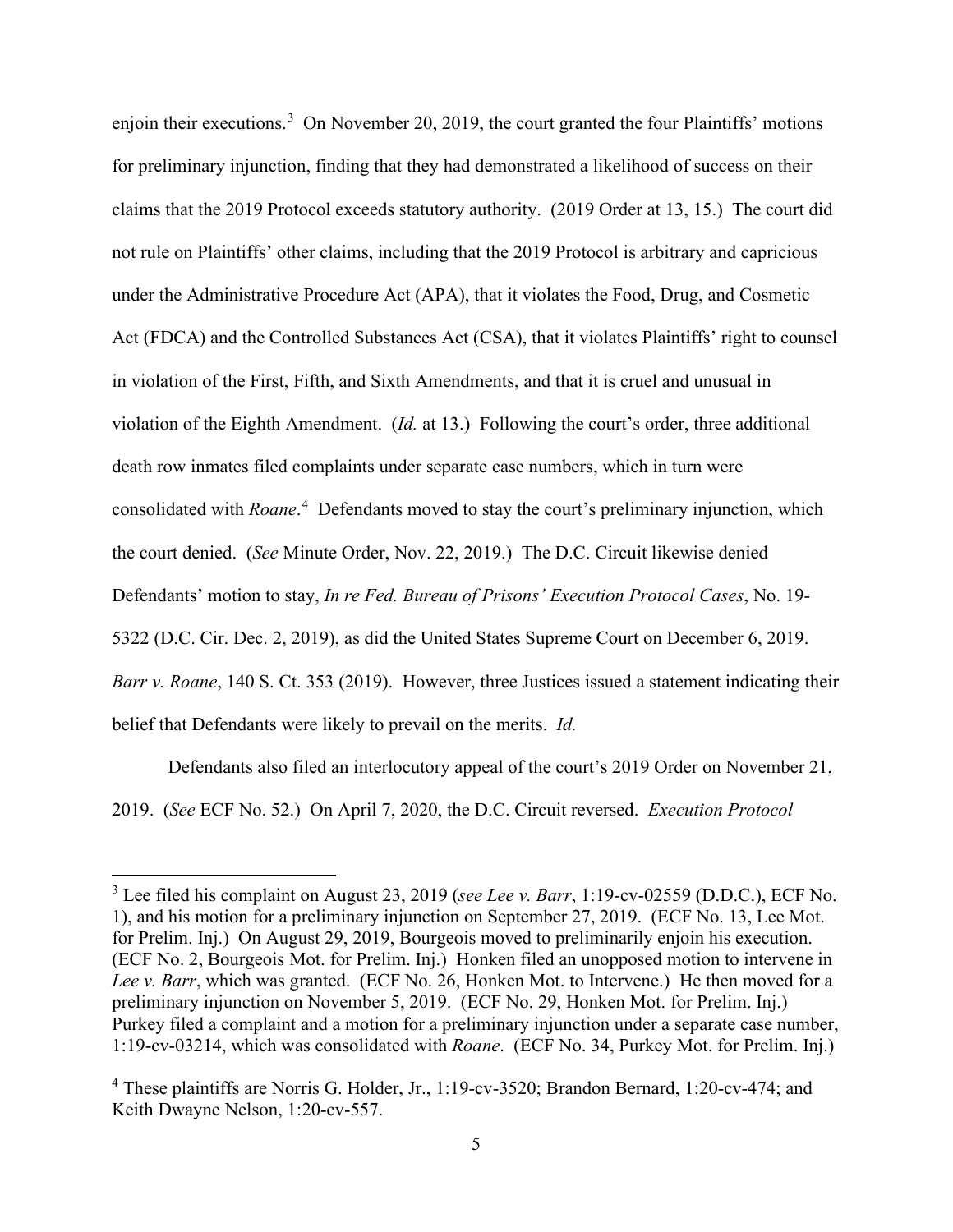*Cases*, 955 F.3d at 108. Neither of the two Judges on the panel who voted to reverse agreed on the FDPA's statutory requirements but they nonetheless agreed that Plaintiffs were unlikely to prevail on the merits of their claims that the 2019 Protocol exceeds statutory authority. *Id.* at 112 (per curiam). The panel expressly declined to rule on Plaintiffs' remaining statutory and constitutional claims, as "the government did not seek immediate resolution of all the plaintiffs' claims" and the claims "were neither addressed by the district court nor fully briefed in this Court." *Id.* at 113. The Court of Appeals denied Plaintiffs' petition for rehearing en banc on May 15, 2020, and the Supreme Court denied Plaintiffs' application for a stay of the mandate and petition for a writ of certiorari on June 29, 2020. *Bourgeois*, 2020 WL 3492763. Meanwhile, Plaintiffs filed their Amended Complaint on June 1, 2020, (ECF No. 92, Am. Compl.), the same day Holder filed a separate supplemental complaint. (ECF No. 94, Holder Compl.)

Now, after the intervening litigation described above, *see*, *supra*, at 2, two Plaintiffs— Purkey and Honken—are scheduled to be executed this week, and the third, Nelson, next month. Plaintiffs request that the court rule on their remaining statutory and constitutional claims prior to those dates. (Emergency Notice Requesting Ruling on Pending Mot.)

### **II. ANALYSIS**

The court's 2019 and 2020 Orders set forth the legal standard for considering a motion for a preliminary injunction, an "extraordinary remedy" requiring courts to assess four factors: (1) the likelihood of the plaintiff's success on the merits, (2) the threat of irreparable harm to the plaintiff absent an injunction, (3) the balance of equities, and (4) the public interest. *Winter v. Nat. Res. Def. Council, Inc.*, 555 U.S. 7, 20, 24 (2008) (citations omitted); *John Doe Co. v. Consumer Fin. Prot. Bureau,* 849 F.3d 1129, 1131 (D.C. Cir. 2017). The D.C. Circuit has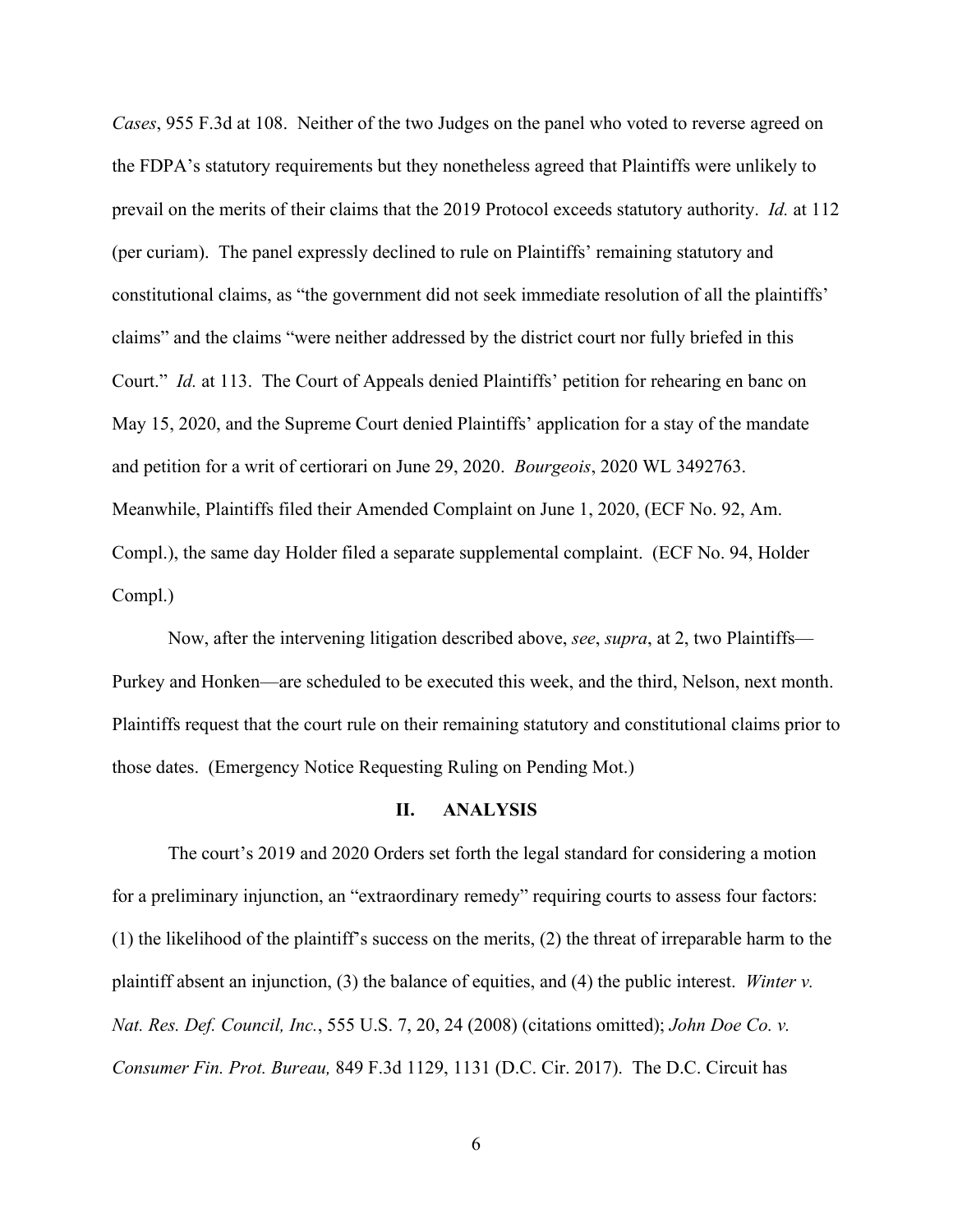traditionally evaluated claims for injunctive relief on a sliding scale, such that "a strong showing on one factor could make up for a weaker showing on another." *Sherley v. Sebelius,* 644 F.3d 388, 392 (D.C. Cir. 2011). It has been suggested, however, that a movant's showing regarding success on the merits "is an independent, free-standing requirement for a preliminary injunction." *Id.* at 393 (quoting *Davis v. Pension Benefit Guar. Corp.*, 571 F.3d 1288, 1296 (D.C. Cir. 2009) (Kavanaugh, J., concurring)).

### **A. Likelihood of Success on the Merits**

Plaintiffs contend that the 2019 Protocol (1) is arbitrary and capricious under the APA; (2) violates the CSA and FDCA; and (3) deprives Plaintiffs of their right to access the courts and counsel under the First, Fifth, and Sixth Amendments. (Pls. Mot. for Prelim. Inj. at 1.) The court addresses Plaintiffs' likelihood of success on the merits on each of these claims in turn. Although most of their claims are without merit, the court finds that Plaintiffs' have demonstrated a likelihood of success on their FDCA claims.

#### 1. Arbitrary and Capricious

As a preliminary matter, the court agrees with Plaintiffs that review of the 2019 Protocol is not cabined by the D.C. Circuit's holding that the Protocol is a procedural rule. Regardless of whether the APA's notice-and-comment provisions apply, the arbitrary and capricious standard is "among the most notable" constraints on agency decisionmaking, and the court must consider it. *Perez v. Mortg. Bankers Ass'n*, 575 U.S. 92, 106 (2015). Likewise, the court must be able to consider evidence outside the administrative record in order to determine whether the agency considered all relevant factors. *Level the Playing Field v. FEC*, 381 F. Supp. 3d 78, 89 (D.D.C. 2019), *aff'd*, 961 F.3d 462 (D.C. Cir. 2020).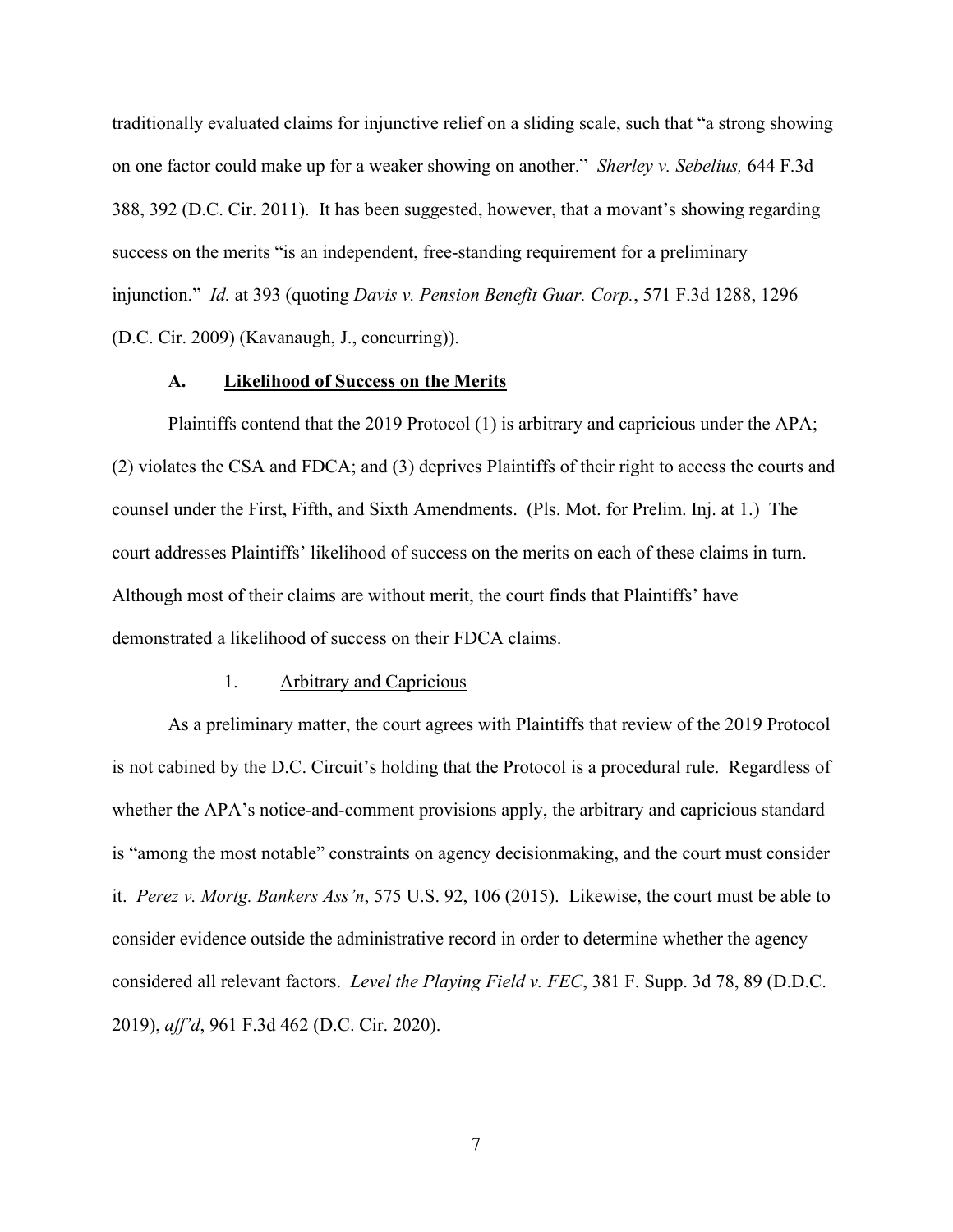On the other hand, in reviewing an agency action under the arbitrary and capricious standard, the court must not "substitute its own judgment for that of the agency." *Mayo v. Reynolds*, 875 F.3d 11, 19–20 (D.C. Cir. 2017) (citation omitted). Its task is to ensure, after considering the relevant factors, that Defendants acted "within the bounds of reasoned decisionmaking." *Balt. Gas and Elec. Co. v. Nat. Res. Def. Council, Inc.*, 462 U.S. 87, 104 (1983). In other words, the court must decide whether there has been clear error by the agency. *See id.* at 96; *Marsh v. Oregon Nat. Res. Council*, 490 U.S. 360, (1989) ("[I]n making the factual inquiry concerning whether an agency decision was 'arbitrary or capricious,' the reviewing court 'must consider whether the decision was based on a consideration of the relevant factors and whether there has been a clear error of judgment.") (quoting *Citizens to Preserve Overton Park, Inc. v. Volpe*, 401 U.S. 402, 416 (1971).)

Plaintiffs argue that Defendants failed to consider three relevant factors before finalizing the 2019 Protocol: (1) the risk of flash pulmonary edema during the execution process, (2) the risk of faulty IV insertion during the execution process, and (3) the risks associated with compounding pharmacies in acquiring pentobarbital. None of these rises to the level of arbitrariness or capriciousness for an APA violation.

Plaintiffs convincingly show that, in developing the 2019 Protocol, Defendants did not consider the risk of flash pulmonary edema. (*See* ECF No. 118, Pls. Reply at 5.) This court has previously outlined the "excruciating suffering" associated with pulmonary edema. (*See* 2020 Order at 9–12.) However, the court is bound by the Supreme Court's holding that, given Defendants' contention that pulmonary edema occurs post-mortem or after the inmate has been rendered insensate, this risk does not justify last-minute judicial intervention. *Barr v. Lee*, 2020 WL 3964985, at \*2.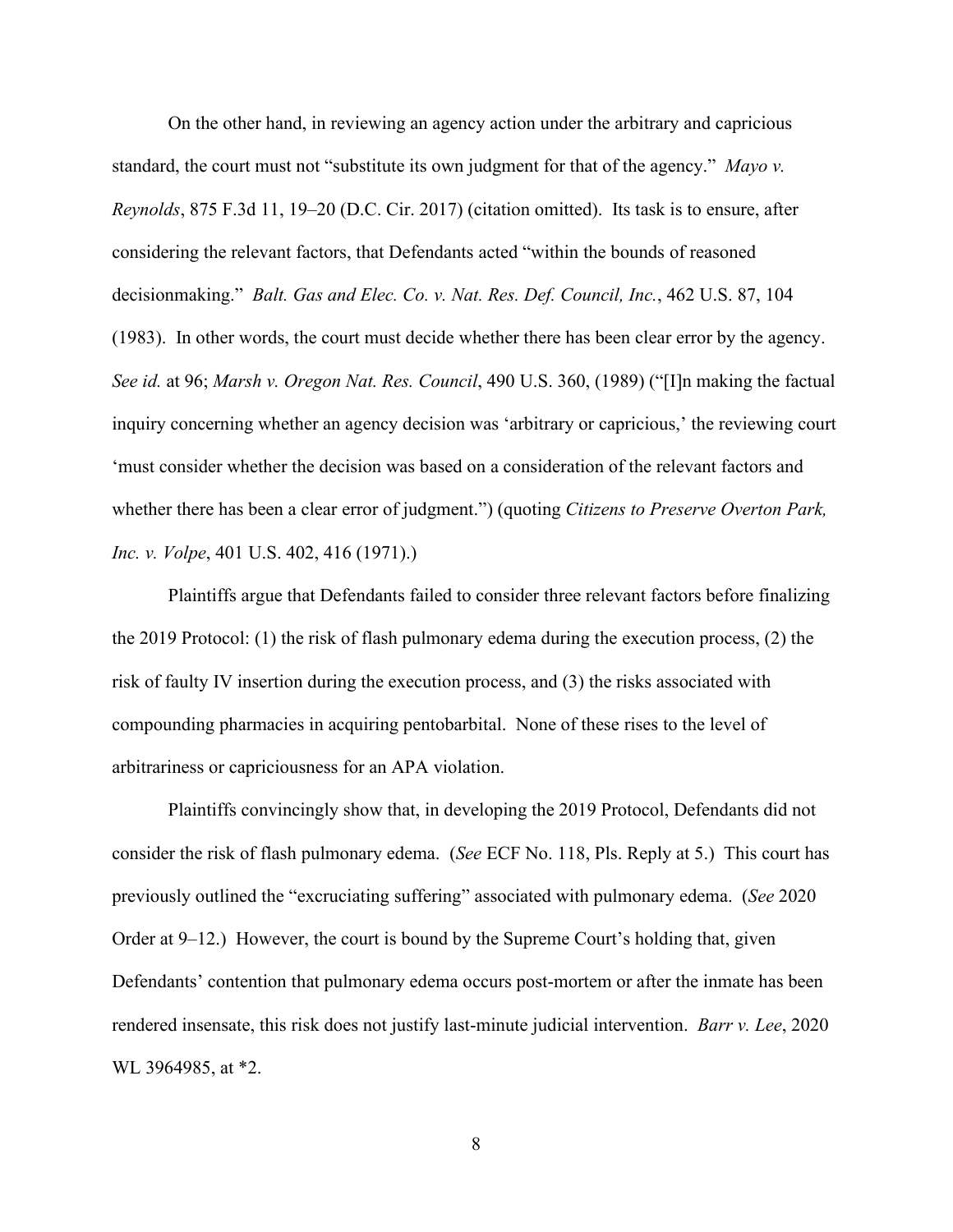Plaintiffs next argue that Defendants failed to consider the risk of faulty IV placement. The evidence before the court suggests that Defendants did consider the risks of faulty IV placement, at least enough to survive the arbitrary and capricious standard. Defendants studied the "after action report" of the botched execution of Clayton Lockett in Oklahoma, in 2014, where faulty IV placement caused Lockett to regain consciousness. (Admin. R. at 931.) Defendants also considered the risks in their consultation with experts (Admin. R. at 442–43), and in their review of the case law. (*See* Admin. R. at 108–400.) The court is sympathetic to Plaintiffs' dissatisfaction with the guidance provided by the 2019 Protocol, particularly given the botched executions of Lockett and others, and the additional difficulties associated with the ongoing COVID-19 crisis. But, based on the record before it, the court finds that Defendants adequately considered the risks of faulty IV placement in designing the 2019 Protocol.

Finally, while the record points to a number of concerns with the 2019 Protocol's use of a compounded form of pentobarbital, these concerns do not rise to the level of an APA violation. Defendants' reliance on what they concede is a non-binding memorandum to assure the court that it will use a compounding pharmacy that complies with the FDA's Current Good Manufacturing Practice requirements is troubling. (*See* ECF No. 113, Defs. Opp. at 31.) Defendants' use of compounding pharmacies, however, must be viewed in light of the Supreme Court's recognition that the government "can't be faulted for failing to use lethal injection drugs that it's unable to procure through good-faith efforts." *Bucklew v. Precythe*, 139 S. Ct. 1112, 1125 (2019) (citing *Glossip v. Gross*, 135 S. Ct. 2726, 2737–38 (2015). While Plaintiffs are correct to highlight the risks of using compounding pharmacies, the Supreme Court has approved the use of a compounded form of pentobarbital where domestic supplies were unavailable, and Defendants' decision to do so was not arbitrary or capricious.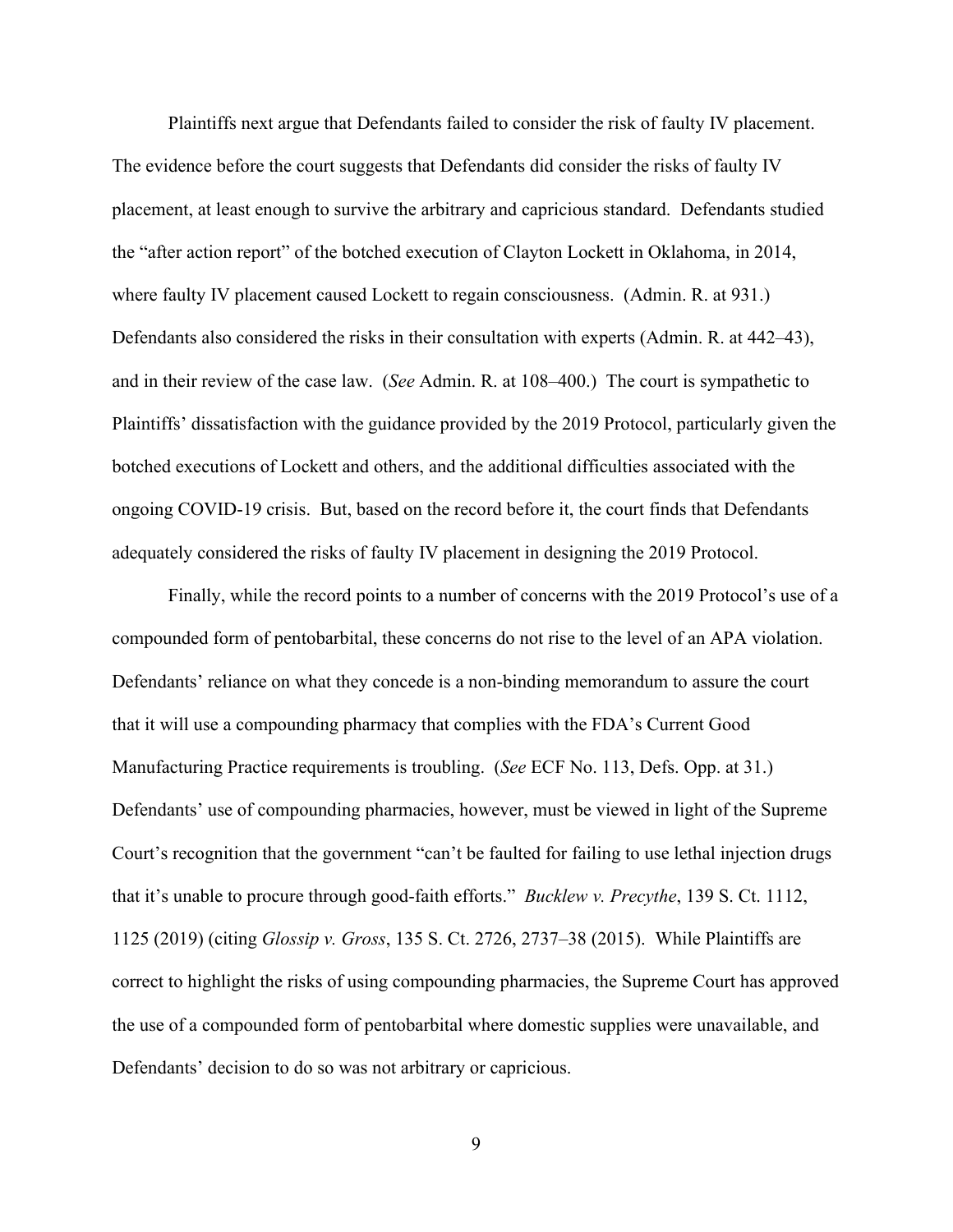Plaintiffs have thus failed to demonstrate a likelihood of success on the merits of their claims that the 2019 Protocol is arbitrary and capricious under the APA.

## 2. CSA and FDCA

Plaintiffs' CSA and FDCA claims are similar, as both contend that the 2019 Protocol is in violation of both statutes because the Protocol does not provide for Defendants to obtain a valid written prescription for the pentobarbital it will use to execute Plaintiffs. *See* 21 U.S.C. § 829(a) (requiring valid prescription, issued for a legitimate medical purpose, in dispensing any controlled substance to an "ultimate user"); 21 U.S.C. § 353(b)(1) (requiring valid written or oral prescription in dispensing any controlled substance). *See also* 21 C.F.R. § 1308.12 (listing pentobarbital as a Schedule II controlled substance).

Plaintiffs are not barred by either statute from bringing a private claim. Defendants are correct that the CSA and FDCA are primarily criminal statutes, the enforcement of which is the "nearly exclusive" authority of the United States. *POM Wonderful LLC v. Coca-Cola Co.*, 573 U.S. 102, 109 (2014). Plaintiffs convincingly counter, however, that they do not seek to supplant the government as the enforcer of these statutes against a third party, but rather simply seek to require the government to comply with the statutes' prescription dispensation requirements. (Pls. Reply at 17–18.) In other words, while they allege that Defendants failed to comply with the CSA and FDCA, it would be more accurate to describe their claims as being brought under the APA for agency action that is "not in accordance with law"—a violation for which the APA does provide a private right of action. 5 U.S.C. §§ 702, 706(2)(A). *See also Chrysler Corp. v. Brown*, 441 U.S. 281, 316–18 (1979) (finding government violations of Trade Secrets Act reviewable even where Act contained no private right of action).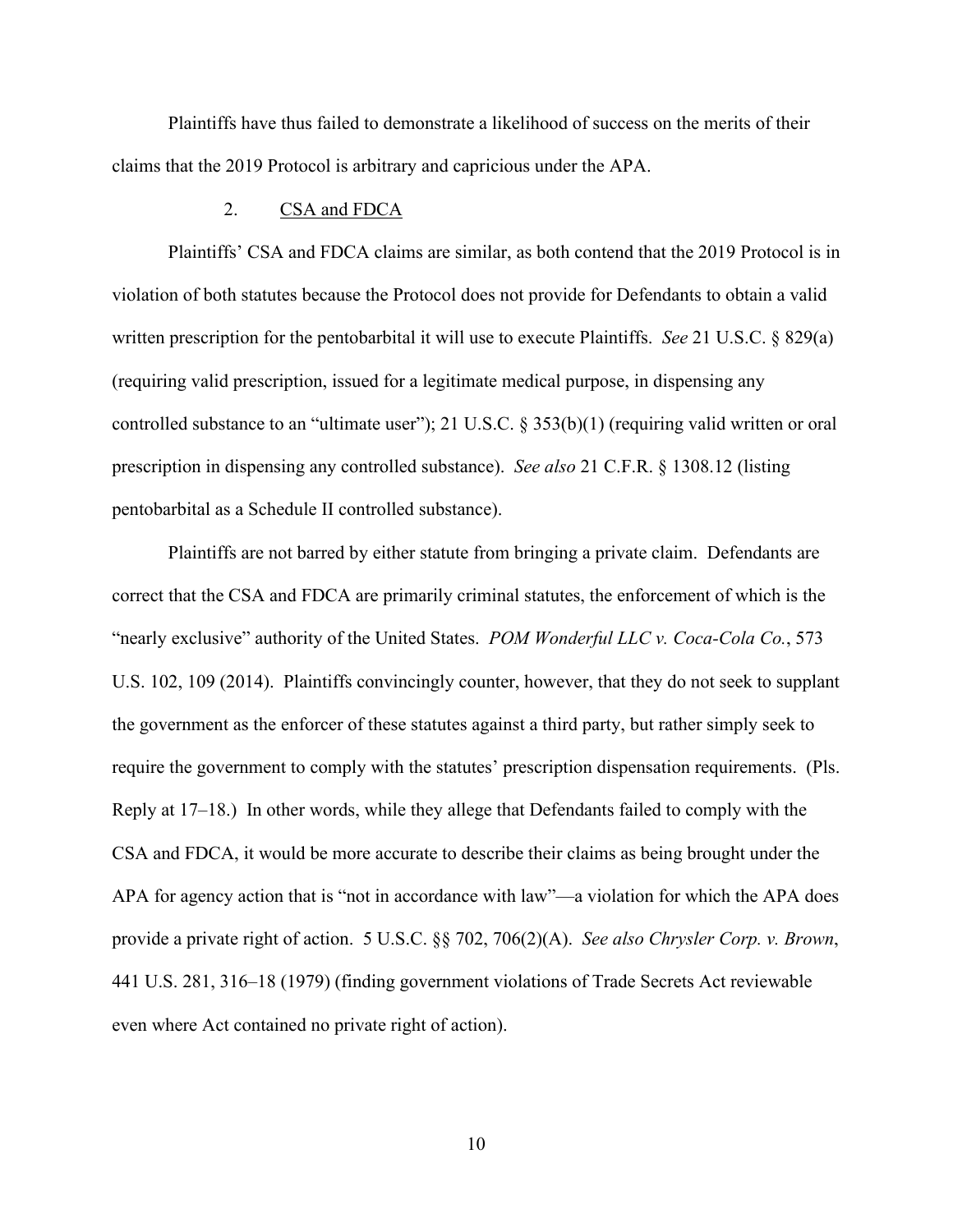i. *CSA*

A plain reading of the statute indicates that Plaintiffs are correct that the CSA applies to the government's lethal injection procedures. Defendants contend that the CSA does not apply because Plaintiffs are not being "dispensed" pentobarbital, and Plaintiffs are not "patients." (Defs. Opp. at 32–33.) Plaintiffs, however, have amassed a factual record indicating that the Drug Enforcement Agency (DEA) previously advised state officials that the lethal injection process *was* considered "dispensing" the lethal drug, and that licensed professionals *were* required to "prescribe, administer, and dispense" said drugs. (*See* ECF No. 102-6, Decl. of Alan Schoenfeld Ex. 5; ECF No. 102-7, Schoenfeld Decl. Ex. 6.) Defendants' rebuttal that these documents are insufficiently authenticated is not a reason to rush Plaintiffs' executions, but rather a reason to halt them to permit Defendants to challenge their veracity.

However, Defendants also point to *Gonzales v. Oregon*, which, they contend, clearly establishes that the CSA does not apply in the lethal injection context. 546 U.S. 243, 272–74 (2006). In that case the Supreme Court held that the CSA is primarily "a statute combating recreational drug use," and must be read in light of that statutory purpose. *Id.* at 272. Thus, "the prescription requirement is better understood as a provision that ensures patients use controlled substances under the supervision of a doctor so as to prevent addiction and recreational abuse. . . . To read prescriptions for assisted suicide as constituting 'drug abuse' under the CSA is discordant with the phrase's consistent use throughout the statute." *Id.* at 274. Given this holding, dispensation of lethal injection drugs to an inmate would not be covered by the Act. Indeed, Plaintiffs' reply brief does not address *Gonzales*, and they have failed to demonstrate a likelihood of success on the merits on this claim.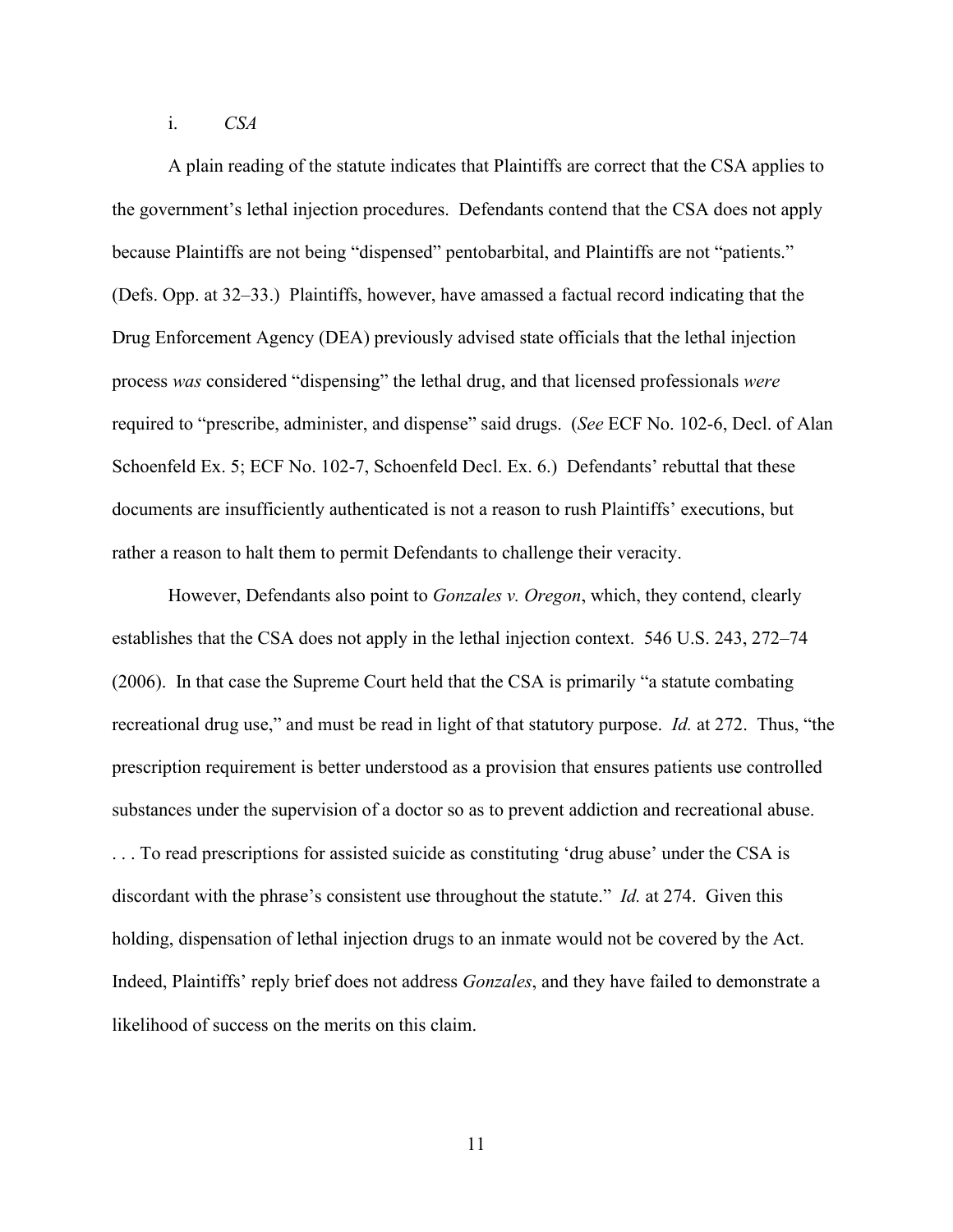ii. *FDCA*

The court's analysis of Plaintiffs' FDCA claims is similar to that of their CSA claims, but here, Plaintiffs are on firmer footing. It is true that the Office of Legal Counsel has previously opined that the FDCA does not apply in the lethal-injection context. *See Whether the Food & Drug Admin. Has Jurisdiction over Articles Intended for Use in Lawful Executions*, 2019 WL 2235666, at \*1 (May 3, 2019). This Circuit, however, has found otherwise. In *Beaty v. FDA*, the Court held that lethal injection drugs are "drugs" under the FDCA, and that death-sentenced individuals are permitted to assert violations of the FDCA. 853 F. Supp. 2d 30, 34, 37–42 (D.D.C. 2012), *aff'd in relevant part sub nom. Cook v. FDA*, 733 F.3d 1 (D.C. Cir. 2013).

Defendants elsewhere argue that, because lethal injection drugs are intended to kill, they could not possibly be regulated by laws intended to ensure that a drug is "safe and effective for its intended use." *FDA v. Brown & Williamson Tobacco Corp.*, 529 U.S. 120, 133 (2000). Because violations of the FDCA carry "the risk that the drug[s] will not function as intended," however, the statute must apply in the lethal-injection context, because a lethal injection drug that does not function as intended may "result in conscious suffocation, pain, and cardiac arrest." *Beaty*, 853 F. Supp. 2d at 37. This is especially so where, as here, Defendants have justified the 2019 Protocol on the grounds that pentobarbital will render inmates insensate during the execution process. Where the government argues that a lethal injection drug is legally and constitutionally permissible because it will ensure a "humane" death, it cannot then disclaim a responsibility to comply with federal statutes that exist in order to ensure that the drugs operate humanely.

Defendants also raise a rather convoluted argument regarding the FDCA's restrictions on "outsourcing facilities." Essentially, they contend that because the FDCA allows certain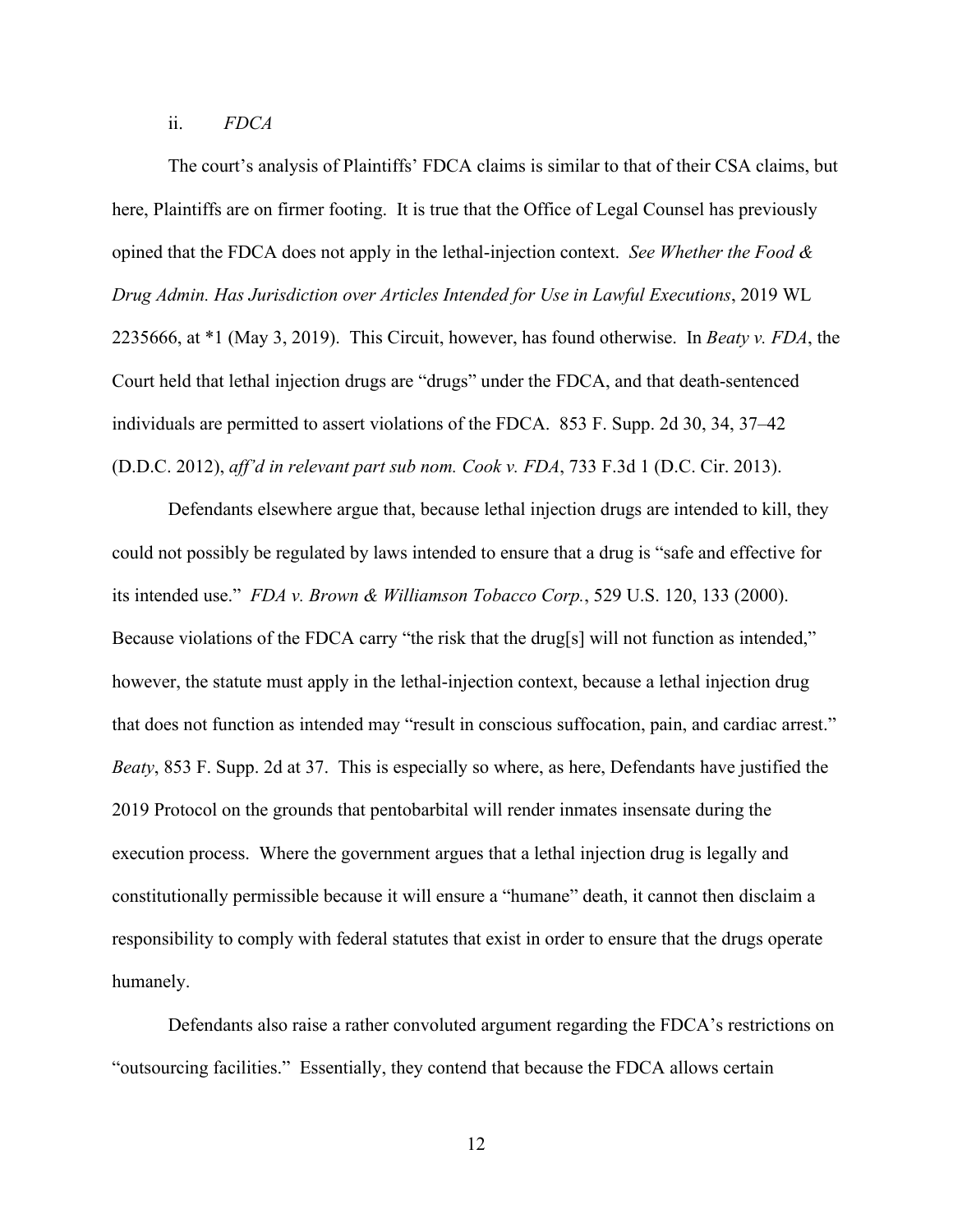outsourcing facilities to compound pentobarbital in large quantities as "office stock" without obtaining a valid prescription for an identified patient, Defendants are similarly allowed to use outsourcing facilities, because they are not compounding large quantities for office stock, nor are inmates "patients." *See Athenex Inc. v. Azar*, 397 F. Supp. 3d 56, 59 (D.D.C. 2019). For the same reasons stated in its analysis of Plaintiffs' CSA claims, the court finds that Plaintiffs are "patients" for purposes of the FDCA. Moreover, the "office stock" language comes from the *Athenex* opinion, not the statute itself, which clearly states that the FDCA regulations apply to all outsourcing facilities, even those that are not responsible for obtaining the required prescriptions. 21 U.S.C. § 353(b)(d)(4). The court therefore declines to so drastically expand *Athenex*'s holding.

The D.C. Circuit's binding precedent, combined with Plaintiffs' plain reading of the statute, establishes that the 2019 Protocol is likely in violation of the FDCA. Plaintiffs have thus demonstrated a likelihood of success on the merits of their FDCA claims.

### 3. Access to the Courts and Right to Counsel

Finally, Plaintiffs argue that the 2019 Protocol violates their right to counsel. At its core, Plaintiffs' claim is that, because Plaintiffs have a constitutional right to counsel in order to assert violations of their fundamental rights, they also have the right to have their counsel supervise the execution for possible maladministration in violation of the Eighth Amendment. (*See* Pls. Reply at 18.) The proper question, however, is whether the 2019 Protocol burdens this right.

The 2019 Protocol permits up to two defense attorneys to be present as witnesses during the execution (Admin. R. at 1024), and while it does not permit witnesses to bring their cell phones into the witness room, an attorney "may request" the use of their phone if "legitimate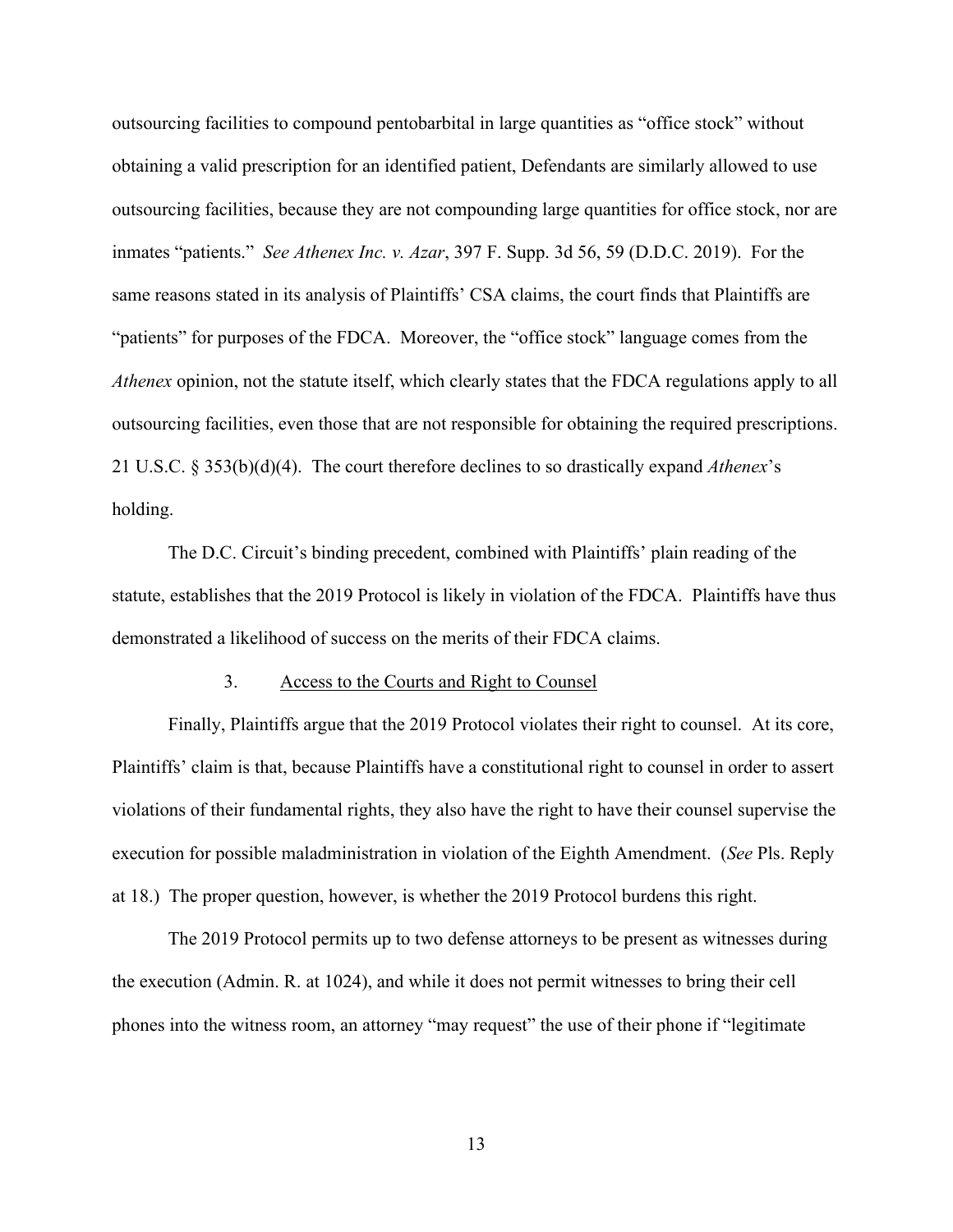need arises," and "will have immediate access to [a phone] outside of the witness room." (ECF No. 111-3, Decl. of Tom Watson, at 3.)

Plaintiffs contend that the 2019 Protocol impermissibly prohibits counsel from viewing the setting of the IVs, from communicating with Plaintiffs during the execution, and from having a quick and easy means of communicating with the court. (Pls. Mot. for Prelim. Inj. at 35.) While these are all serious concerns, Plaintiffs fail to demonstrate a likelihood of success on the merits of showing that these requests are constitutionally mandated. As Defendants note, the cases on which Plaintiffs rely are both out-of-circuit and factually distinct. *See, e.g.*, *Cooey v. Strickland*, No. 04-cv-1156, 2011 WL 320166, at \*6 (S.D. Ohio Jan. 28, 2011) (declining to decide whether the Constitution mandated a right for counsel to be present at the execution where Ohio law already permitted counsel to be present). Plaintiffs' suggestion that the court adopt Justice Thomas' concurrence in *Lewis v. Casey*, in which he wrote that the Due Process Clause requires a right to access the courts to assert violations of fundamental rights, is compelling. 518 U.S. 343, 380–82 (1996) (Thomas, J., concurring). But the court cannot find that Plaintiffs have demonstrated a likelihood of success on the merits of a claim that relies on the concurrence of a single Justice.

Finally, Plaintiffs raise a number of arguments regarding the impact of the COVID-19 crisis on Plaintiffs' access to counsel prior to and during the execution process. These are very serious concerns. However, Defendants correctly note that these problems are not the result of the 2019 Protocol, or indeed any of Defendants' actions, but of the pandemic itself. (Defs. Opp. at 42.) Plaintiffs' objections are understandable, but closely resemble the pandemic-related claims brought by spiritual advisors and family members in separate litigation—claims which have thus far been rejected by the courts. *See Hartkemeyer v. Barr*, No. 20-cv-336 (S.D. Ind.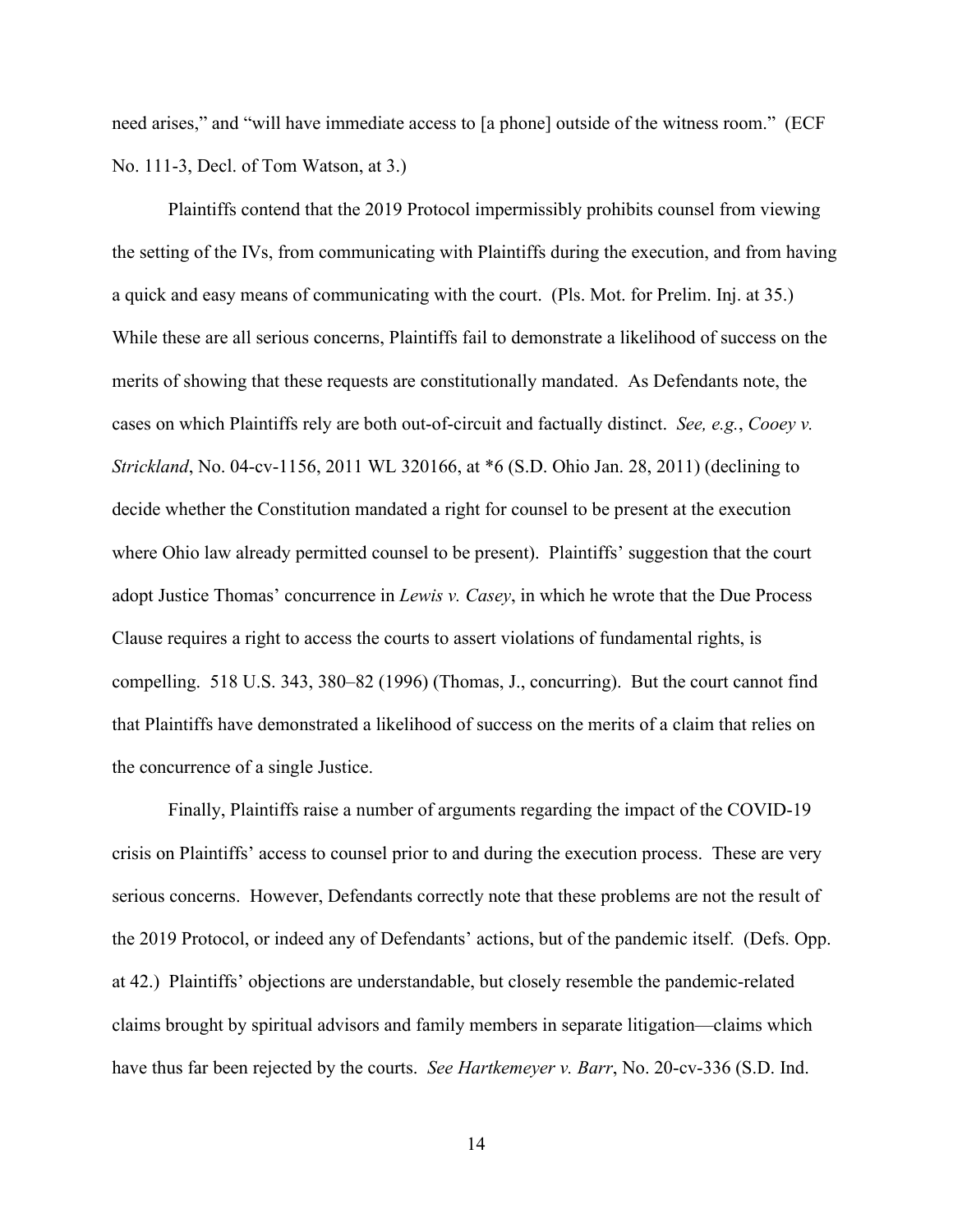July 14, 2020), ECF No. 84 (denying preliminary injunction based on APA and Religious Freedom Restoration Act claims), *appeal filed*, No. 20-2262 (7th Cir. July 14, 2020); *Peterson v. Barr*, No. 20-2252, 2020 WL 3955951 (7th Cir. July 12, 2020) (vacating preliminary injunction based on APA claims). Given these and other recent developments, the likelihood of success on Plaintiffs' constitutional claims "seems vanishingly small." *Hartkemeyer*, No. 20-cv-336, ECF No. 84 at 5.

## **B. Irreparable Harm**

The court's analysis of irreparable harm is unchanged from its 2019 and 2020 Orders. In order to prevail on a request for preliminary injunction, irreparable harm "must be certain and great, actual and not theoretical, and so imminent that there is a clear and present need for equitable relief to prevent irreparable harm," and it "must be beyond remediation." *League of Women Voters of U.S. v. Newby,* 838 F.3d 1, 7–8 (D.C. Cir. 2016) (citing *Chaplaincy of Full Gospel Churches v. England*, 454 F.3d 290, 297 (D.C. Cir. 2006)) (internal quotation marks and brackets omitted). Here, without injunctive relief, Plaintiffs would be unable to pursue their remaining claims, including the claims that the method of planned execution under the 2019 Protocol is cruel and unusual in violation of the Eighth Amendment, and would therefore be executed under a procedure likely to be unconstitutional. This harm is manifestly irreparable. *See also Wainwright v. Booker*, 473 U.S. 935, 935n.1 (1985) (Powell, J., concurring) (finding irreparable harm "necessarily present in capital cases").

At no point in this litigation have Defendants disputed that Plaintiffs will suffer irreparable harm if they are executed before their claims can be fully adjudicated. Nor has the D.C. Circuit on appeal, and nor has the Supreme Court, even as it vacated the court's 2020 Order on the basis that Plaintiffs had not demonstrated a likelihood of success on the merits of their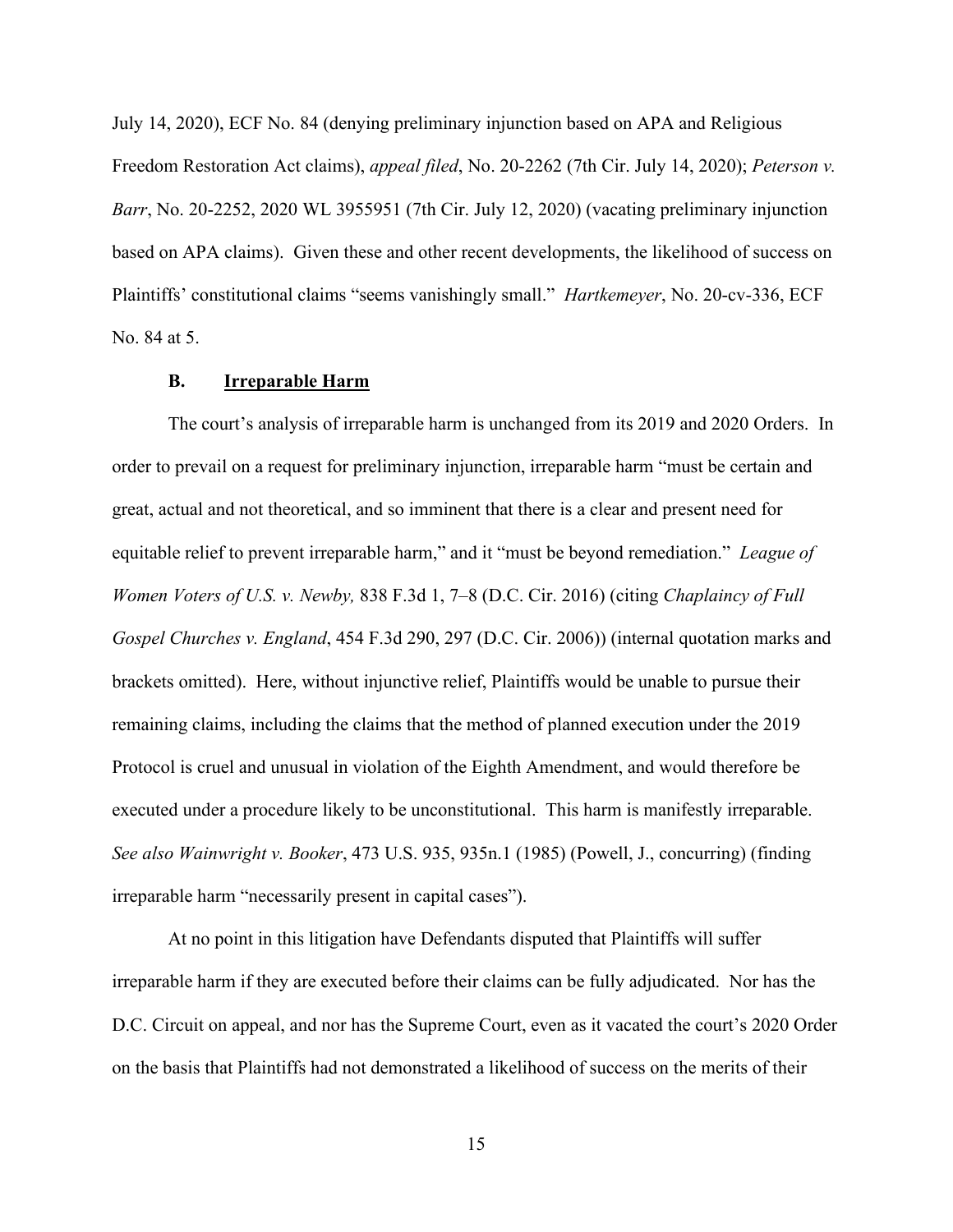Eighth Amendment claims. Based on the record before it, the court finds that Plaintiffs have shown that absent injunctive relief, they will suffer the irreparable harm of being executed before their claims can be fully adjudicated.

### **C. Balance of Equities**

Defendants argue that if the court preliminarily enjoins the 2019 Protocol, they will suffer the harm of having to delay the scheduled execution dates. (*See* Defs. Opp. at 57.) Defendants' interest in the finality of criminal proceedings, especially at the last minute, is compelling. *Calderon v. Thompson*, 523 U.S. 538, 556 (1998).The court once again notes, however, that Defendants waited eight years to establish a new protocol for federal executions. This delay undermines their arguments regarding the urgency and weight of that interest.

Indeed, where the Supreme Court has been sympathetic to the government's need for finality in capital cases, it has generally been in cases where plaintiffs waited until the last minute to bring claims that could have been brought earlier, or engaged in a clear "attempt at manipulation" of the judicial process. *Bucklew*, 139 S. Ct. at 1134 (quoting *Hill v. McDonough*, 547 U.S. 573, 584 (2006)). Here, however, two of the three Plaintiffs filed their complaints shortly after the DOJ announced the 2019 Protocol, months before their initially scheduled executions, and Nelson filed his complaint before Defendants even announced his execution date. Plaintiffs are not raising new claims that they could have brought in their initial complaints, but rather renewing the Eighth Amendment arguments made in their initial motions.

That this order comes at the last minute is unfortunate, but it is no fault of Plaintiffs. Defendants chose to schedule Plaintiffs' executions knowing that their remaining claims were still pending. Defendants further chose to schedule three federal executions, the first in over fifteen years, for the same week, knowing that Plaintiffs' claims raised a number of "novel and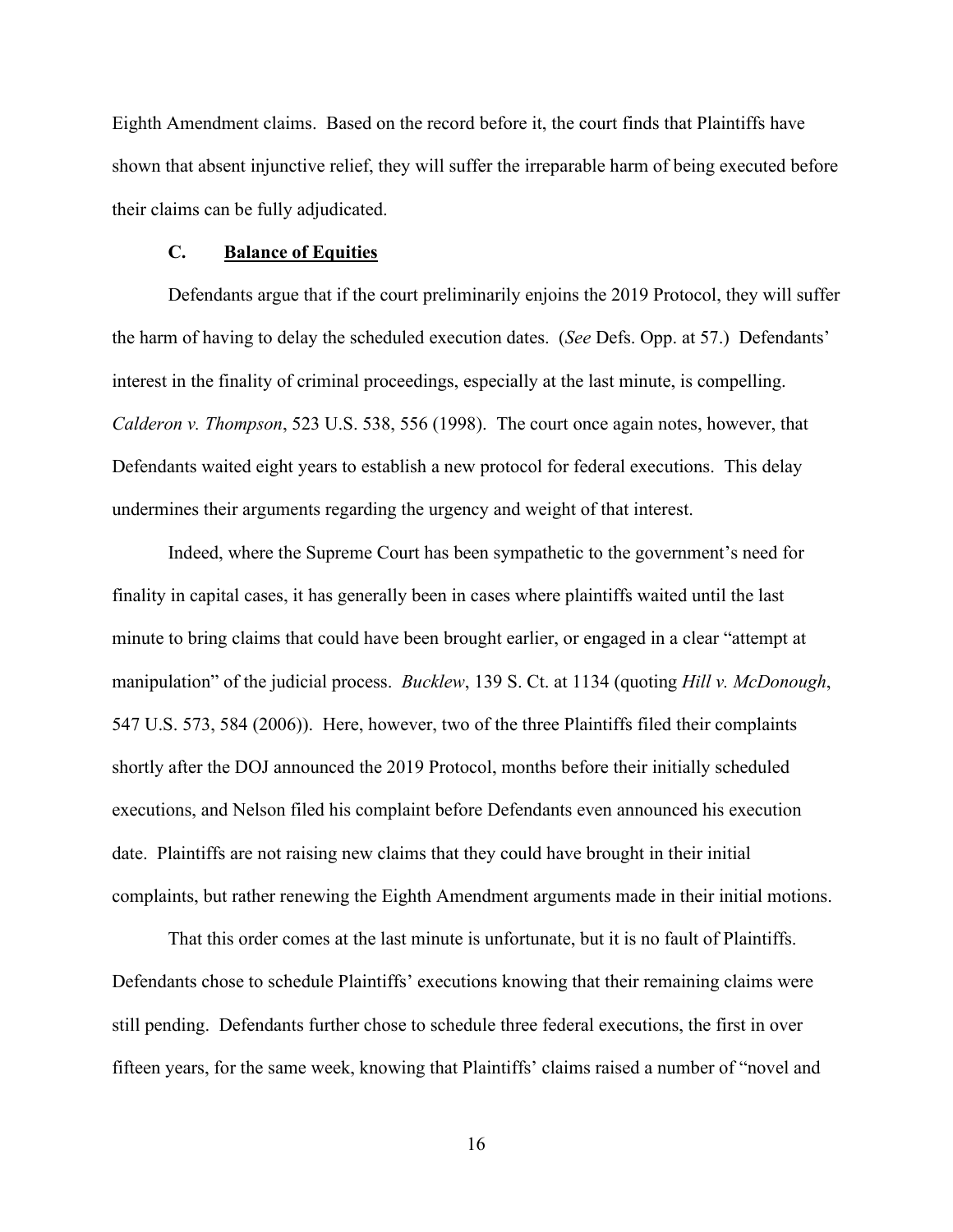difficult" questions, both in this and other actions. *See Execution Protocol Cases*, No. 20-5199 (D.C. Cir. July 13, 2020). Furthermore, once the Supreme Court vacated this court's preliminary injunction, Defendants chose to execute Lee, beginning the process before dawn, knowing that Lee had pending claims before the court that could not possibly be resolved prior to his execution, including a claim that this court now finds is likely to succeed on the merits. This court agrees that "last-minute stays should be the extreme exception," *Bucklew*, 139 S. Ct. at 1134, but here, it is Defendants' rush to execute Plaintiffs that has led to this extreme exception.

Given this background, the court finds that the potential harm to the government caused by a delayed execution is not substantial, and is far outweighed by the irreparable harm Plaintiffs would face absent an injunction.

### **D. Public Interest**

As noted in the court's 2019 and 2020 Orders, the public interest is not served by executing individuals before they have had the opportunity to avail themselves of the legal process to challenge the legality of their executions. *See Barr v. Roane*, 140 S. Ct. at 353 (Op. of Alito, J., respecting denial of stay or vacatur) (finding it preferable for plaintiffs' claims to be heard on the merits "in light of what is at stake"). *See also Purkey v. United States*, No. 19-3318, 2020 WL 3603779, at \*11 (7th Cir. July 2, 2020) ("Just because the death penalty is involved is no reason to take shortcuts—indeed, it is a reason not to do so*.*"); *Harris v. Johnson*, 323 F. Supp. 2d 797, 810 (S.D. Tex. 2004) ("Confidence in the humane application of the governing laws . . . must be in the public's interest."). Accordingly, the court finds that the public interest is served by preliminarily enjoining Plaintiffs' executions because it will allow judicial review of whether the United States Government's planned execution protocol complies with federal law, and to ensure that it does so in the future.